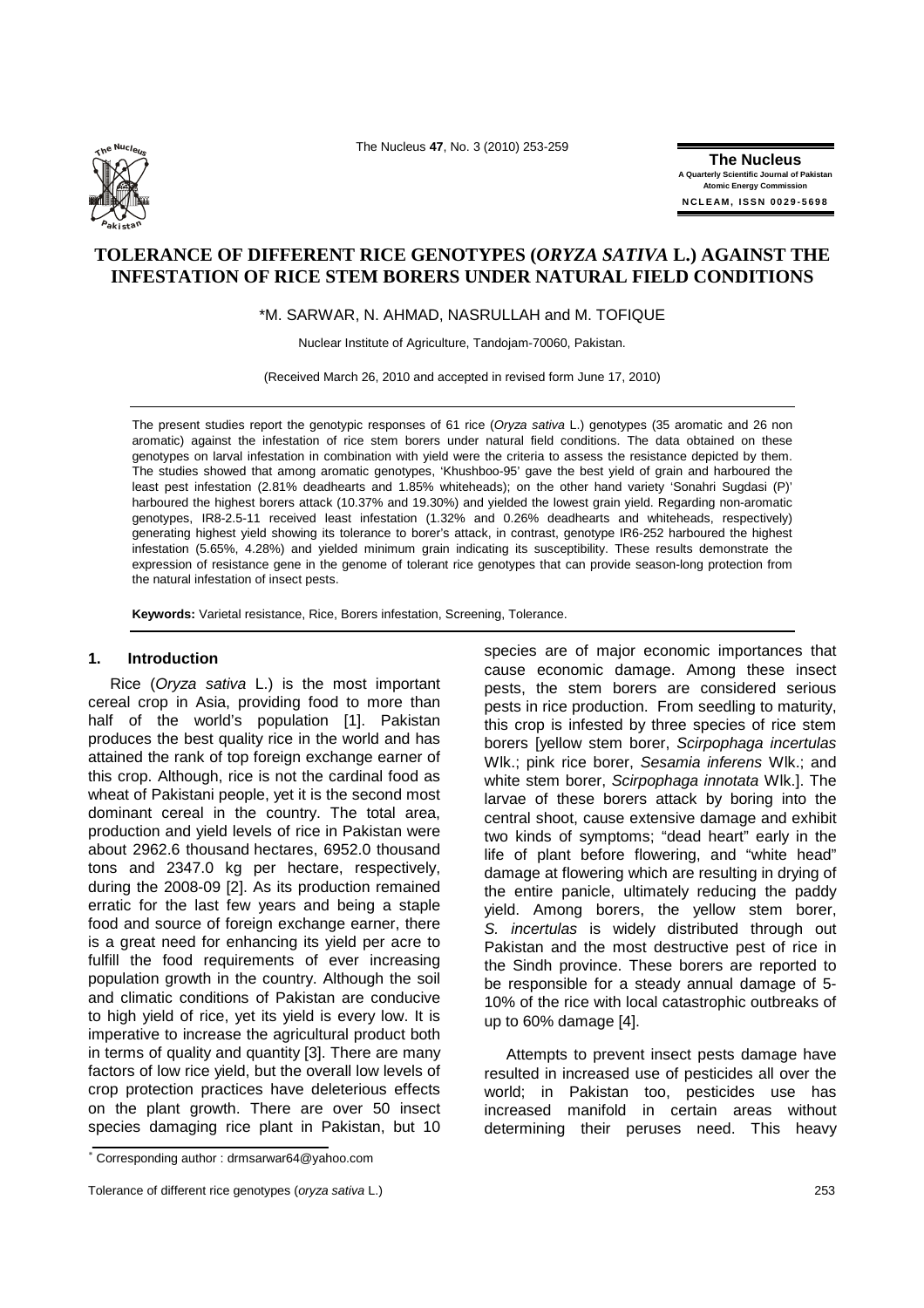dependence on pesticides has created numerous problems such as resistance in insects to insecticides, frequent crop contamination and environmental pollution [5]. It is well known fact that certain varieties or strains of rice are attacked less by insect pests than others because of the natural resistance of this plant. During the recent years, the growing of resistant rice varieties have received much attention due to awareness of environmental and health risks. To lower down the cost of rice production, the development of insect resistance varieties is an urgent need of the day. Aside from undesirable effects of pesticides, many farmers in South and South East Asia, where mostly rice is grown, have limited access to capital, pesticides and application equipments. Various studies have demonstrated the existence of natural resistance to insect pests in several rice varieties and wild rice, such resistance can be transferred to the high yielding rice varieties by conventional methods or innovative breeding technique [6]. Using resistance traits (morphological and biochemical) in plants, such as, naturally occurring or inserted in new varieties by biotechnological procedures could markedly reduce the need for chemical treatments. Host plant resistance in rice is a useful strategy that can be applied in the control of insect pests. It does not require any special action from growers and constitutes a cheap and practical input in the sustainable integrated pest control system. Accordingly, the expansion of insect resistant and high yielding varieties of rice containing moderate to high levels of resistance is a proficient approach for exploration of integrated pest management tactic. The present studies discuss the status of host plant resistance in rice genotypes against stem borers' species by determining the borers' infestation on the growth of rice and the ability of the plant to produce paddy yield.

## **2. Materials and Methods**

Field experiments were carried out at the farm of Nuclear Institute of Agriculture (NIA), Tandojam, during the year 2001 to evaluate the genotypic responses of 61 rice genotypes (35 aromatic and 26 non aromatic) tested against the infestation of rice stem borers. All the rice genotypes were obtained from Plant Genetic Division of NIA, and raised the seedlings according to standard procedures. The nursery was sown on May 15 and transplanted on July 1 in the fields selected for screening purpose against rice stem borers' infestation. Nursery sowing and transplanting of seedlings was completed during the optimum time of May and July, respectively, to observe the peak period of rice stem borers population multiplication.

For nursery raising dry bed method was adopted, seedlings of all the genotypes were transplanted at the optimum age. To obtain the optimum plant population nursery was sown directly on puddle field having plot each measuring 3.5  $\text{m}^2$ , and the spacing between rows and between plants in row was 25 cm. Experiments were designed in randomized complete bock fashion having three repeats and genotypes assigned randomly within the replicates. Fertilizers were used as  $N_2$ :  $P_2$  O<sub>5</sub> in combination @ 150: 80 kg/ h with all of the P and 1/3 N incorporated into the soil at the last ploughing; the remaining 2/3 N applied in two equal splits at tillering and flowering stages of plant growth. During the investigations, no plant protection measures were adopted from sowing to harvest of the crop. Weeds were controlled through adequate land preparation, judicious use of water, pulling the weeds mechanically, but no weedicide or herbicide was used. After transplanting and up to one week later, the water depth in the field was about 4 cm. One week after transplanting, the water depth was kept about 7 cm. Timely harvesting and threshing was conducted because both early and late operations may be able to affect the crop yield.

The data obtained from these test genotypes on larval infestation in comparison to yield were used to assess the resistance or susceptibility depicted by them. To note the percent borers infestation (dead hearts, white heads), data were recorded 3 times after 40 and 55 days of transplantation (from 16 plants within an area of 1 meter square in each replicate of genotype at random), and finally at pre harvest stage. Number of infested tillers (borers' infestation) of each genotype were recorded by counting the damaged tillers on randomly selected plants in each replicate and continued till before harvest. Following formula was used to calculate the percent damage: -

$$
Percent damage = \frac{Number of damaged tillers \times 100}{Total number of tillers}
$$

In each plot the, grain yield was recorded by taking the sample within the radius of 3.5 square meter after harvesting and threshing operations. The data thus was subjected to statistical analysis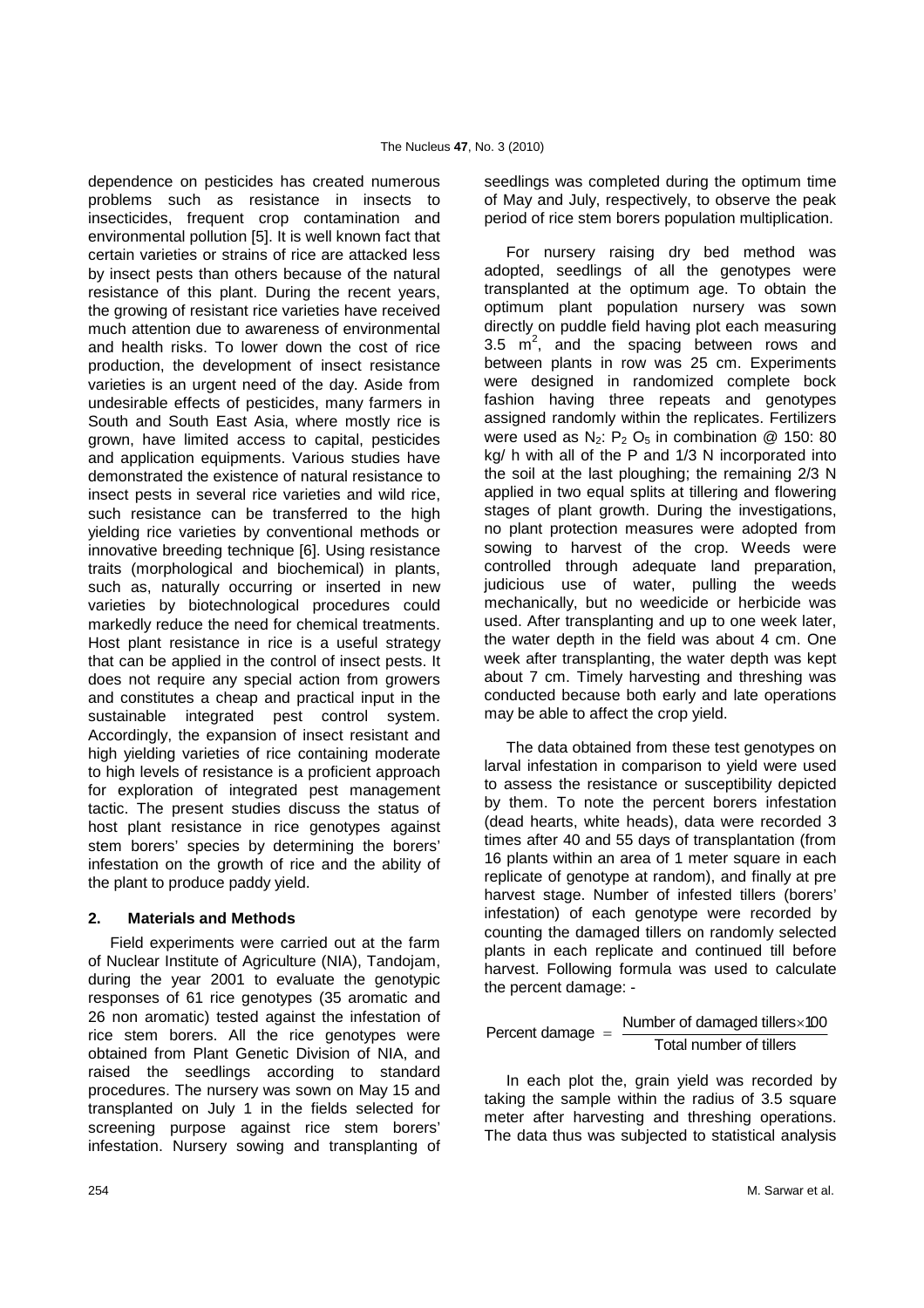by using Steel and Torrie [7] MSTATC software and mean values for percentage larval infestation and grain yield were compared by DMRT at  $P = 0.05$ .

### **3. Results and Discussion**

The results on rice plant infestation by yellow, white and pink stem borers (*Scirpophaga*  *incertulas*, *Scirpophaga innotata* and *Sesamia inferens*), varied significantly on different aromatic and non-aromatic genotypes (Tables 1 and 2). At vegetative growth stage stem borers' infestation (dead heart) was fairly lower by an average of 1.32- 10.37%, as compared to the infestation (white heads) at reproductive stage, which was observed from 0.26 to19.30%. Yield potential of all the

Table 1. Mean borers' infestation and yield of aromatic rice genotypes.

| S. No.         | Rice genotypes      | Days for flowering | Borers' infestation (%) |             | Yield/ plot (g)     |
|----------------|---------------------|--------------------|-------------------------|-------------|---------------------|
|                |                     |                    | Deadhearts              | Whiteheads  | $(3.5 \text{ m}^2)$ |
| 1.             | Basmati-370 (P)     | 95                 | 4.72 bcdef              | 7.15 hijkl  | 641.7 hij           |
| 2.             | Basmati-370-5       | 95                 | 6.61 abcdef             | 4.84 klmno  | 781.7 de            |
| 3.             | Basmati-1.5-3/97    | 95                 | 7.86 abcdef             | 5.83 jklm   | 686.7 g             |
| $\overline{4}$ | Basmati-2.0-1/95    | 95                 | 5.54 abcdef             | 5.13 klmn   | 748.3 efs           |
| 5.             | Basmati-2.0-11      | 101                | 4.36 bcdef              | 7.98 ghij   | 635.0 ii            |
| 6.             | Basmati-15-1        | 101                | 3.20 ef                 | $2.56$ op   | 1008 a              |
| 7.             | Basmati-15-2/93     | 101                | 6.16 abcdef             | 10.97 cde   | 908.3 b             |
| 8.             | Basmati-15-3        | 101                | 5.32 abcdef             | 3.39 nop    | 948.3 b             |
| 9.             | Basmati-15-5/97     | 101                | 3.78 def                | 5.74 jklmn  | 806.7 cd            |
| 10.            | Basmati-15-9        | 101                | 4.41 bcdef              | 7.81 ghij   | 728.3f              |
| 11.            | Basmati-15-13/96    | 95                 | 3.37 ef                 | 8.97 efgh   | 653.3 ghij          |
| 12.            | Basmati-15-14/93    | 101                | 4.53 bcdef              | 4.04 mnop   | 786.7 de            |
| 13.            | Basmati-15-22       | 95                 | 8.26 abcdef             | 4.94 klmn   | 460.0 gr            |
| 14.            | Basmati-15-56       | 106                | 4.09 cdef               | 8.52 fghi   | 683.3 gh            |
| 15.            | Basmati-15-213      | 95                 | 4.73 bcdef              | 10.55 def   | 515.0 nop           |
| 16.            | Basmati-20-1/93     | 106                | 5.66 abcdef             | 9.86 defg   | 921.7 b             |
| 17.            | Basmati-30-2/93     | 95                 | 8.39 abcde              | 4.71 Imno   | 568.3 lm            |
| 18.            | Basmati-30-4/94     | 95                 | 5.91 abcdef             | 6.51 ijkl   | 480.0 pgr           |
| 19.            | Basmati-385         | 95                 | 8.18 abcde              | 8.01 ghij   | 496.7 pqr           |
| 20.            | Super Basmati       | 95                 | 5.55 abcdef             | 7.17 hijk   | 501.7 nopq          |
| 21.            | Jajai-77 (P)        | 95                 | 8.92 abcd               | 11.44 cd    | 458.3 gr            |
| 22.            | Khushboo-95         | 95                 | 2.81f                   | 1.85 p      | 1027 a              |
| 23.            | Jajai-LG-2          | 99                 | 5.81 abcdef             | 3.57 mnop   | 831.7 c             |
| 24.            | Jajai-15-A/97       | 95                 | 4.36 bcdef              | 5.73 jklmn  | 846.7 c             |
| 25.            | Jajai-15-1/94       | 95                 | 5.58 abcdef             | 9.68 defgh  | 543.3 mn            |
| 26.            | Jajai-15-2/94       | 95                 | 7.13 abcdef             | $9.04$ efgh | 506.7 nop           |
| 27.            | Jajai-15-4/97       | 95                 | 9.60 ab                 | 14.91 b     | 446.7r              |
| 28.            | Jajai-20            | 95                 | 9.29 abc                | 8.42 fghi   | 563.3 lm            |
| 29.            | Jajai-25-1          | 95                 | 6.97 abcdef             | 7.15 hijkl  | 611.7 jk            |
| 30.            | Jajai-30-2          | 95                 | 3.74 def                | 6.83 hijkl  | 540.0 mno           |
| 31.            | Sada Gulab (P)      | 95                 | 5.05 bcdef              | 5.06 klmn   | 673.3 ghi           |
| 32.            | S.G-15-3/96         | 95                 | 6.22 abcdef             | 8.36 fghi   | 566.7 lm            |
| 33.            | S.G-15-7/95         | 95                 | 8.31 abcde              | 8.42 fghi   | 590.0 kl            |
| 34.            | Sonehri Sugdasi (P) | 95                 | 10.37 a                 | 19.30 a     | 403.3 s             |
| 35.            | $S.S-20-1$          | 101                | 5.51 abcdef             | 13.09 bc    | 506.7 nop           |

Means sharing by the same letters in a column are not significantly different at *P=* 0.05.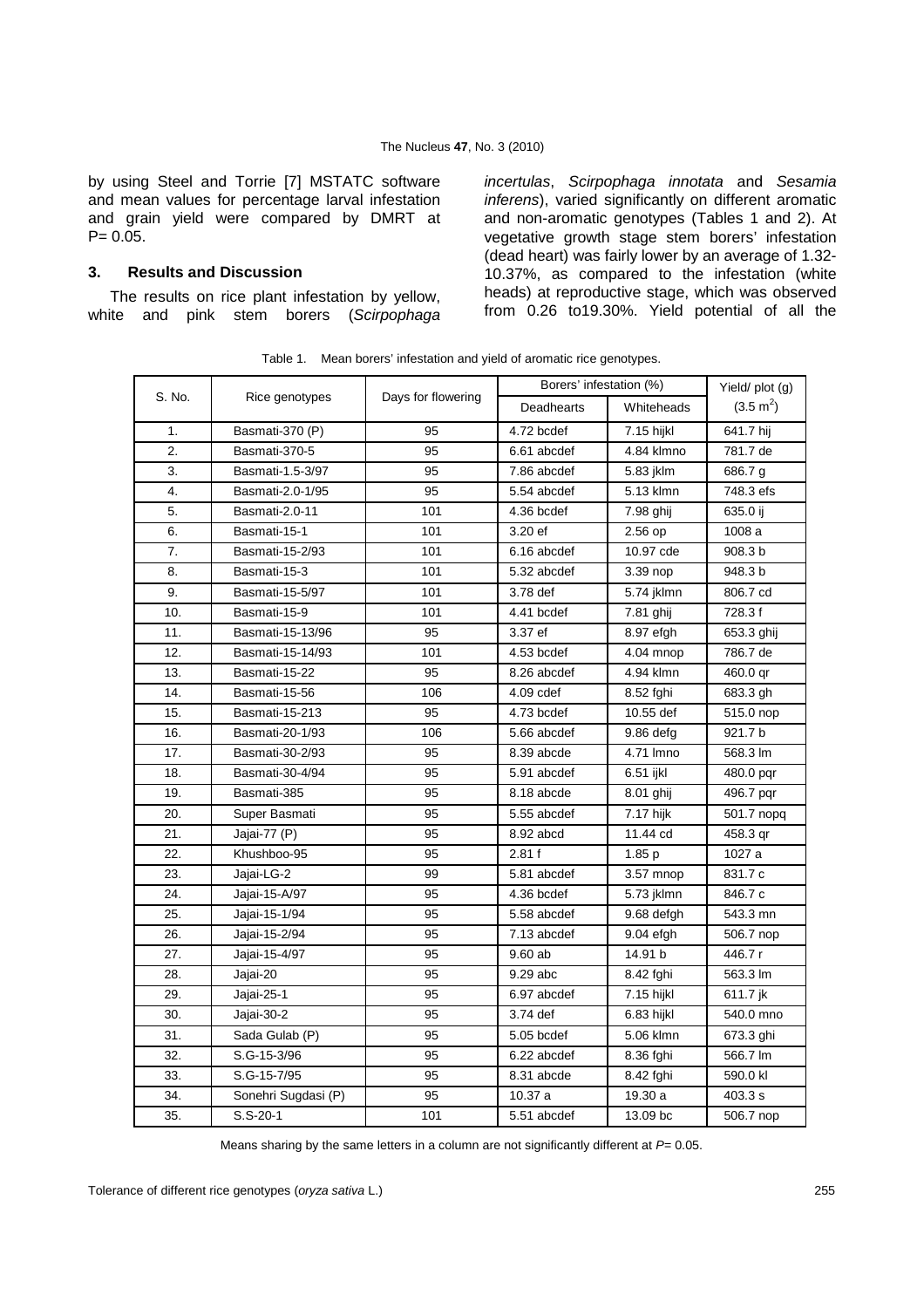genotypes was varied from 310 to 1523 g / 3.5  $m^2$ plot. Regarding aromatic rice genotypes, the data on dead heart and white head symptoms induced due to borers attack have been depicted in Table 1. It is clear from the data that varieties responded differentially towards borers' infestation during different growth stages. The study showed that among aromatic genotypes, 'Khushboo-95' gave the highest yield of paddy (1027.0 g / plot) and harboured 2.81% (dead hearts) and 1.85% (white heads) infestation, followed by Basmati-15-1 having 1008.0 g yield and 3.20% and 2.56% damage. On the other hand cultivar 'Sonahri Sugdasi (P)' harboured the highest borers attack (10.37% dead hearts, 19.30% white heads) and yielded the lowest grain (403.3 g) per plot, which was the most susceptible for infestation followed by genotype Jajai-15-4/97 (9.60%, 14.91%), and yielded 446.7 g of paddy, indicating that they exhibited susceptibility toward pest population. The time for 100% flowering in all genotypes ranged from 95 to 106 days.

Non-aromatic genotypes (Table 2), IR8-2.5-11 received least infestation (1.32%, 0.26% dead hearts and white heads, respectively) generating highest paddy yield (1523.0 g) per plot  $(3.5 \text{ m}^2)$ ,

| S. No. | Rice genotypes | Days for flowering | Borers' infestation (%) |                   | Yield/ plot             |
|--------|----------------|--------------------|-------------------------|-------------------|-------------------------|
|        |                |                    | <b>Deadhearts</b>       | Whiteheads        | $(3.5 \text{ m}^2)$ (g) |
| 1.     | IR8(P)         | 102                | $1.65$ cd               | 1.56 efghi        | 1175.00 fgh             |
| 2.     | Shua-92        | 100                | 2.64 bcd                | 1.14 ijkl         | 1267.00 cd              |
| 3.     | Sarshar        | 96                 | 2.36 bcd                | $0.31$ mn         | 1510.00 a               |
| 4.     | IR8-2.5-11     | 100                | 1.32 <sub>d</sub>       | 0.26n             | 1523.00 a               |
| 5.     | IR8-15-3       | 100                | 3.24 abcd               | $1.80$ efgh       | 1310.00 c               |
| 6.     | IR8-25-1/96    | 100                | 1.91 bcd                | $1.84$ efgh       | 1423.00 b               |
| 7.     | IR8-178        | 100                | 4.74 ab                 | 2.70 bc           | 1173.00 fgh             |
| 8.     | IR8-202        | 100                | $2.66$ bcd              | 0.90 jklm         | 1280.00 cd              |
| 9.     | IR6(P)         | 102                | 2.38 bcd                | 1.50 fghij        | 1090.00                 |
| 10.    | Shadab         | 102                | 2.49 bcd                | 2.19 cde          | 1040.00 j               |
| 11.    | IR6-1.0-2      | 100                | 1.91 bcd                | 2.51 bcd          | 1410.00 b               |
| 12.    | IR6-1.5-2      | 100                | 1.84 cd                 | 1.30 ghijk        | 1192.00 fg              |
| 13.    | IR6-2.5-2      | 100                | 2.21 bcd                | $2.06$ def        | 1273.00 cd              |
| 14.    | IR6-15 A/94    | 100                | 3.36 abcd               | 1.37 ghijk        | 1213.00 f               |
| 15.    | IR6-15 B/94    | 100                | 2.27 bcd                | 1.00 ijkl         | 1218.00 ef              |
| 16.    | IR6-15-1       | 100                | 2.29 bcd                | 1.62 efghi        | 1418.00 b               |
| 17.    | IR6-15-11      | 100                | 1.74 cd                 | 1.22 hijkl        | 1420.00 b               |
| 18.    | IR6-15-18      | 100                | 2.83 bcd                | 0.67 lmn          | 1260.00 de              |
| 19.    | IR6-20-1/A     | 100                | 2.19 bcd                | $1.19$ efg        | 1413.00 b               |
| 20.    | IR6-20 B/94    | 102                | 2.20 bcd                | 1.34 ghijk        | 1387.00 b               |
| 21.    | IR6-20-9       | 100                | 3.99 abcd               | 1.92 efg          | 1210.00 f               |
| 22.    | IR6-25-1       | 100                | 3.10 abcd               | 0.65 lmn          | 1157.00 gh              |
| 23.    | IR6-25 B/94    | 102                | 4.33 abc                | 0.87 klm          | 1135.00 h               |
| 24.    | IR6-30-1       | 102                | 3.01 abcd               | 2.93 <sub>b</sub> | 701.70 k                |
| 25.    | IR6-30-2       | 102                | 3.58 abcd               | 3.83 a            | 616.70                  |
| 26.    | IR6-252        | 102                | 5.65a                   | 4.28a             | 310.00 m                |

Table 2. Mean borers' infestation and yield of non-aromatic rice genotypes.

Means sharing by the same letters in a column are not significantly different at *P=* 0.05.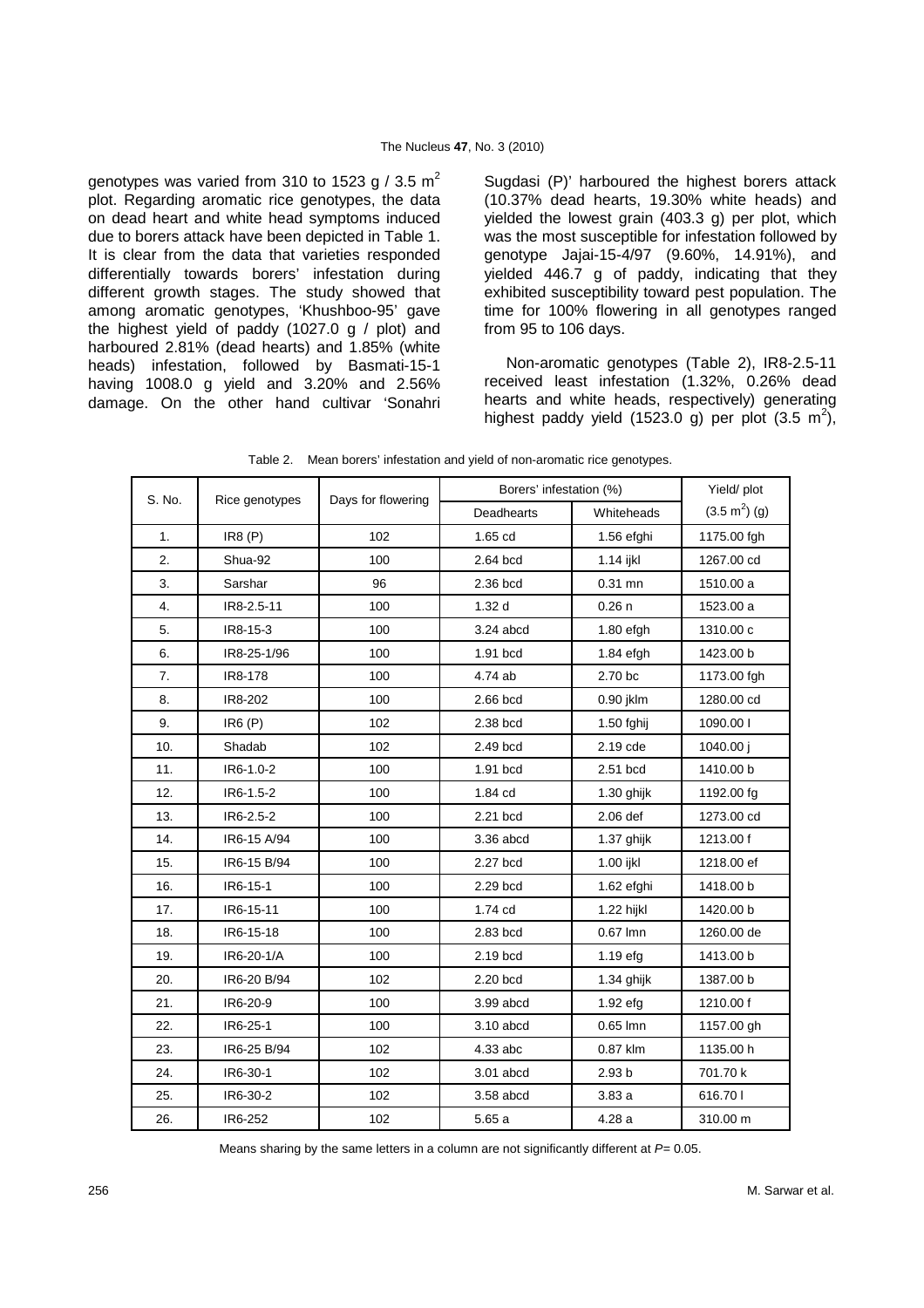showing tolerance to borer attack, in contrast, genotype IR6-252 harboured the greatest infestation (5.65%, 4.28%), and yielded minimum grain (310.0 g) indicating its susceptibility. Results clearly demonstrated that these genotypes responded differently towards borers' infestation and paddy production. Days for 100% flowering varied from 96 to 102 among all genotypes.

The present efforts to locate resistance in rice genotypes by using the combination of rice stem borers population and yield are similar to work of earlier researchers [8- 48]; who used similar criteria for the evaluation of resistance within different genotypes. The earlier researchers have reported similar results on the rice host plant resistance, which are in agreement to our current findings.

Present investigations have clearly demonstrated that different rice genotypes had responded differently towards stem borers infestation and grain production because of the natural resistance occurring in them. According to Pathak [11], Manwan [49], and Das [50] the basis of resistance may be different; in some genotypes, it may be the result of simple physical factors, such as porosity, heavily sclerotized stem tissues, ridged stem surface, closed spaced vascular bundle sheaths; in other, it may be contributed by multiple factors, such as chemical or physiological features like high silica content. This resistance is made up of one or more than one component, viz., nonpreference and preference, antibiosis and tolerance. So, these characters can be heritable through hybridization. With pure line selection, these desired factors can be intensified in rice plant. Physiological resistance through somatic means can also be transmitted by good stock. Thus, through interdisciplinary approach by entomologist and plant breeder, it would be possible to evolve rice varieties resistant to various pests especially stem borers infestation. Success achieved in the past would indicate that dividends paid by such research workers justify the efforts.

According to the findings of previous researchers, some other factors responsible for conferring resistance in rice plant against rice stem borers are for example; Dutt et al. [51] investigated the inheritance of resistance to *Scriphophaga incertulas* as a cross of the resistant and susceptible rice varieties. Results showed that resistance was independent of the recessive gene that governs semi dwarf plant height. Catling and Islam [4] recorded more than 40% damage and 20- 40% yield losses by larvae of borer. It was suggested that high populations of borers was mainly because of long growing period of the plant, elongating stem is easily penetrated by the larvae and afford good nutrition for them, and the general ability of the pest to adapt to an aquatic environment. The succulence, nutritional value and anatomy of the elongating stems appeared to favour the penetration and development of larvae. Yang et al. [21] discussed the leaf blade characters, such as relatively high number of leaf hairs and relatively low chlorophyll content, and anatomical characteristics such as thick-walled stems, was the major factors conferring resistance. Marwat and Baloch [28] proved that *Scripophaga* species showed a significant positive correlation with moisture content and negative correlation with silica content but ash content was not related to the infestation. Padhi and Chattergi [52] studied nitrogen content of susceptible and resistant varieties and its influence on borers' infestation. The susceptible varieties had higher nitrogen content than either of resistant varieties. Islam [53] proved that taller and dense plant canopies were preferred for oviposition; leaf blade and foliage colour had no apparent effect. Liu et al. [54] reported resistance to rice stem borers positively correlated with rice stem thickness and width. According to Solangi [55] trichome density was negatively correlated with borers' infestation. In accordance with [Shahjahan](http://ovidsp.tx.ovid.com/spb/ovidweb.cgi?&S=FKCBFPJGKHDDJGFJMCHLAHNKOOPPAA00&Search+Link=%22Shahjahan%2c+M%22.au.) [56] broader and thicker sclerenchymatous hypodermis, compact parenchyma cells of ground tissue, small air spaces in the ground tissue, more vascular bundles with narrower spaces between vascular bundles, ridged stem surface containing vascular bundles and narrower pith were considered to be the characters for resistance. Hence, all theses plant characteristics should be kept in mind while evolving rice varieties and the tolerant genotypes located in these studies may be used as source of resistance.

## **4. Conclusions**

It is concluded from the present research findings that among the tested aromatic rice genotypes, 'Khushboo-95' gave the best yield of grain and harboured the least pest incidence; on the other hand variety 'Sonahri Sugdasi (P)' harboured the highest borers attack and yielded the lowest grain yield. Regarding non-aromatic genotypes, IR8-2.5-11 received least pest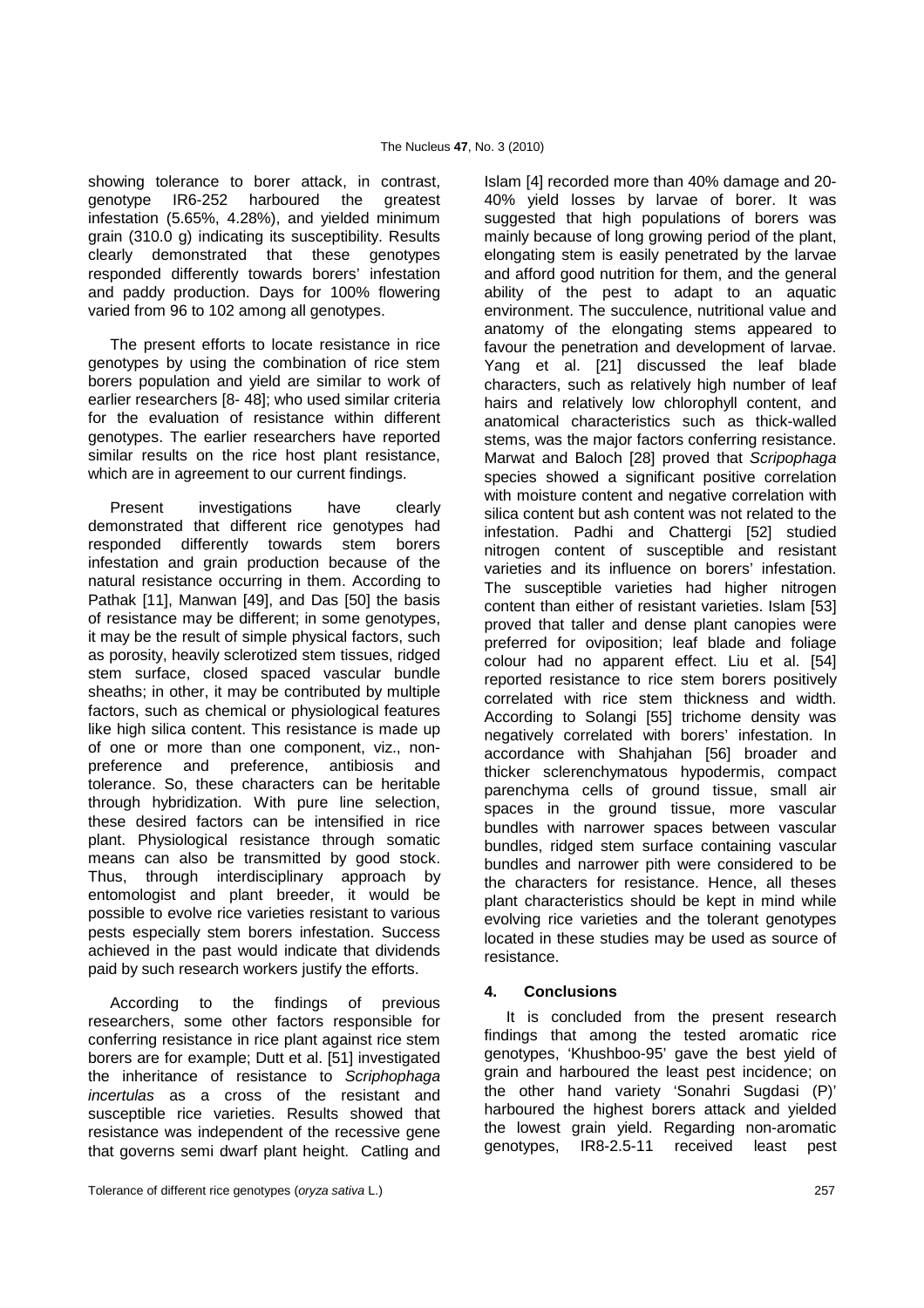infestation generating highest yield showing its tolerance to borer attack, in contrast, genotype IR6- 252 harboured the highest infestation and yielded minimum grain indicating its susceptibility. As a consequence, the use of insect resistant rice varieties located in these studies would be an ideal method of controlling the insect pests. Identification of factors that confer resistance or susceptibility and study of their inheritance in rice plants would greatly improve breeding strategy. Increased understanding of resistance factors will pave the way for manipulation of insect's behaviour for use in pest management programme. Through this interdisciplinary research approach by entomologist and plant breeder, it will be possible to evolve rice varieties resistant to pests especially against stem borers' infestation for a long term crop protection.

#### **References**

- [1] H. Ma, K. Chong and X.W. Deng. J. Integ. Plant Biol. **49** (2007) 729.
- [2] Anonymous, Agricultural Statistics of Pakistan. Govt. of Pak. Ministry of Food and Agric. (Economic Wing), Islamabad (2008- 09) p. 16-17.
- [3] S. Ahmad, A. Ahmad, M. Zia-ul-Haq, H. Ali, M.A. Anjum, M.A. Khan, T. Khaliq, A. Hussain and G. Hoogenboom. J. Food Agric. Environ. **7** (2009) 487.
- [4] H.D. Catling and Z. Islam, Proc. Int. Rice Res. Inst. (1981) p. 451-458.
- [5] M. Sarwar, A. Ali, N. Ahmad and M. Tofique, Proc. 25<sup>th</sup> Pakistan Congr. of Zoology, March 1-3, SAU, Tandojam **25** (2005) p.15-23.
- [6] R.C. Saxena. Intl. Rice Res. Conf. 21-25 Sept. 1987, Chinese Acad. Agric. Sci. and China Nation. Rice Res. Inst. (1989).
- [7] R.G.D. Steel and J.H. Torrie. Principles and Procedures of Statistic. A Biometric Approach. Mc-Graw Hill Book Co. Inc. New York (1980).
- [8] R.H. Painter. Insect Resistance in Crop Plants, The Macmillan Co., New York (1951) 520.
- [9] P. Israel. Varietal Resistance to Rice Stem Borers in India. In : Proc. Symp. on Major Insect Pests of Rice Plant. Sept. 1964, Los Banos (1967) p.391-403.
- [10] M.D. Pathak, F. Andres, N. Galacgac and R. Raros, Int. Rice Res. Tech. Bull. **11** (1971) 69.
- [11] M.D. Pathak. Resistance to Insect Pests in Rice Varieties. In: Rice Breeding, Lose Banos. (1972) p. 325-341.
- [12] E.L. Nahal, H.M. Zaazou and N.A. Bishara. Bull. Soc. Entomol. Egypt **54** (1971) 185.
- [13] N. Panda, A.P. Samalo and T.G. Reddy, Oryza **10** (1973) 83.
- [14] K.C. Mathure and D.P. Chaturvedi, Oryza **15**  (1978) 221.
- [15] S. Pongprasert and S. Suwanabutr. Int. Rice Res. Newslett. **3** (1978) 10.
- [16] S.K. Shrivastava, Oryza 1**6** (1979) 155.
- [17] N.V. Rao, V.L.V.P. Rao, B.H.K. Rao and P.S. Reddy. Int. J. Agric. Sci. **51** (1981) 811.
- [18] M.B. Chaudhary, V. Pandey, V.K. Upadhyay and S.M.A. Rizvi, Oryza **22** (1985) 237.
- [19] R.C. Chaudhary, E.A. Heinrichs, G.S. Khush and L.M. Sunio. Int. Rice Res. Newslett. **6**  (1981) 7.
- [20] G.S. Dhaliwal and J. Singh, Int. Rice Res. Newslett. **7** (1982) 9.
- [21] L.M. Yang, X.Z. Haung, Y.Y. Shuai and S.X. Zhu. Scientia. Agric. Sinica. No.**5** (1985) 58.
- [22] E.A. Heinrichs, F.G. Medrano, H.R. Rapusas, C. Vega and H. Camang. Int. Rice Res. Newslett. **10** (1985) 12.
- [23] E.A. Heinrichs, F.G. Hedrano and H.R. Rapusas, Int. Rice Res. Inst. Los Banos, Laguna, Philippines (1985) 356.
- [24] M.M. Mahar and I.M. Bhatti, Int. Rice Res. Newslett. **10** (1985) 9.
- [25] G. Padhi and S.M. Chattergi, J. Entomol. Res. **9** (1985) 198.
- [26] G. Balasubramanian, M.S. Jayaraj and S. Venkatesan, Madras Agric. J. **73** (1985) 361.
- [27] N.K. Marwat, A. Baloch and A. Lateef, Pakistan J. Zool. **17** (1985) 357.
- [28] N.K. Marwat and U.K. Baloch, Pakistan. J. Agric. Res. **6** (1986) 278.
- [29] S. Uthamsamy and A.R. Sadananda, Oryza **22** (1985) 238.